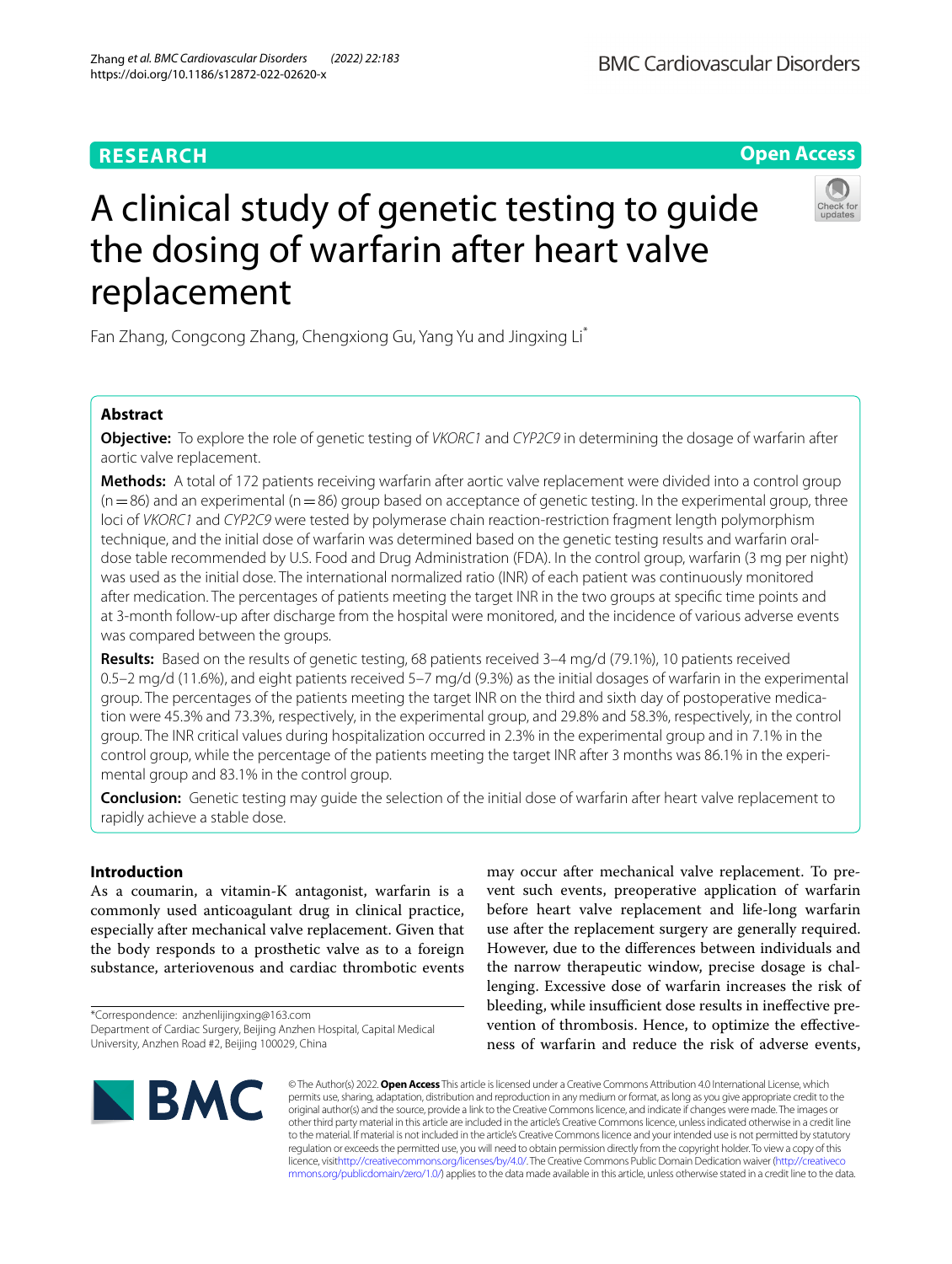clinical application of warfarin for anticoagulant treatment requires careful monitoring of the international normalization ratio (INR) of prothrombin time (PT-INR) and continuous adjustment of the dosage of warfarin until the INR reaches the target value [\[1](#page-4-0)].

However, the dosage of warfarin is afected by various factors, such as gender, age, body mass index, diet, and concomitant medications [\[2](#page-4-1)]. In addition, genetic factors also play an important role in the process of warfarin metabolism, thereby afecting the variability of warfarin dosage. Genetic variations in the cytochrome P450 family 2, subfamily C, polypeptide 9 (*CYP2C9*) and vitamin K epoxide reductase complex subunit 1 (*VKORC1*) genes are signifcantly associated with the dose adjustment of warfarin because the products of these two genes play important roles in the pharmacokinetics and pharmacodynamics of warfarin [\[3](#page-4-2)]. It has been shown that genetic testing of three loci of these two genes, including VKORC1 (c.-1639G/A), CYP2C9\*2 (430C/T), and CYP2C9\*3 (1075A/C), can help to determine the recommended dosage of warfarin in clinical practice [\[4](#page-5-0), [5\]](#page-5-1). Genotype-guided warfarin dosing may lead to safer anticoagulation and potentially improve outcomes in the implantation of continuous-fow left ventricular assist devices [[6](#page-5-2)] and atrial fbrillation [\[7](#page-5-3)]. However, it is still unknown whether the genetic testing can guide the use of warfarin after aortic valve replacement and improve the outcome.

In this study, the percentage of patients meeting the target INR and the incidence of critical INR values after aortic valve replacement were analyzed in patients with or without genetic tests for *VKORC1* and *CYP2C9*. This study will provide an evidence for the use of genetic testing to guide warfarin dosage after aortic valve replacement.

## **Material and methods**

## **Clinical data**

Since 2019, our team has used genetic testing to determine the initial dosage of warfarin in patients after heart valve replacement. This study included 172 patients who underwent mechanical aortic valve replacement in the Center for Cardiac Surgery, Beijing Anzhen Hospital, Beijing, China from 2019 to 2020. Patients who had hepatic dysfunction, cirrhosis, renal insufficiency, coagulation dysfunction, thyroid disease, or cancer, or who received drug therapy that interacted with warfarin were excluded from this study. Cardiac examination was performed using color Doppler ultrasonography, and the patients signed written informed consent before participating in the study. Preoperative baseline clinical data of the patients were recorded

<span id="page-1-0"></span>

| Item                                                  | Control<br>group<br>$(n=86)$ | <b>Experimental</b><br>group ( $n = 86$ ) | P value |
|-------------------------------------------------------|------------------------------|-------------------------------------------|---------|
| Male, n (%)                                           | 50 (58.14)                   | 55 (63.95)                                | 0.532   |
| Age (year)                                            | $52 + 12$                    | $53 \pm 12$                               | 0.758   |
| Nationality-Han (%)                                   | 100                          | 100                                       |         |
| Residence                                             |                              |                                           |         |
| Urban                                                 | 57                           | 60                                        | 0.735   |
| Rural                                                 | 29                           | 26                                        |         |
| Body mass index (kg/m <sup>2</sup> )                  | $24.7 \pm 2.5$               | $25.3 \pm 3.9$                            | 0.64    |
| Smoking history                                       | 34 (39.53)                   | 30 (34.88)                                | 0.636   |
| Alcohol consumption history                           | 29 (33.72)                   | 23 (26.74)                                | 0.407   |
| Aortic stenosis                                       | 20 (23.26)                   | 16 (18.60)                                | 0.471   |
| Aortic insufficiency                                  | 43 (50.00)                   | 51 (59.30)                                |         |
| Aortic stenosis combined<br>with aortic insufficiency | 23 (26.74)                   | 19 (22.09)                                |         |

and shown in Table [1.](#page-1-0) This study was reviewed and approved by the Ethics Committee of Beijing Anzhen Hospital (Num: 2019084X).

Among the 172 patients, 86 patients were subjected to genetic testing for warfarin sensitivity after obtaining their informed consent for the testing and before the aortic valve replacement. The three tested loci were VKORC1 (c-1639G/A), CYP2C9\*2 (430C/T), and CYP2C9\*3 (1075A/C), and the specifc variants were determined. This group of patients was classified as the experimental group, and it included 53 males and 33 females. The dosage of warfarin was guided by the test results. The corresponding dose of warfarin was given to the patient as the initial dosage when the patient resumed enteral nutrition (including oral and gastric tube feeding) after the replacement surgery. In addition, daily INR testing was conducted, and the daily dosage of warfarin was adjusted with the target INR value between 1.5 and 2.5 until the patient was discharged.

The remaining 86 patients who did not agree to the genetic testing were classifed as the control group, including 50 males and 36 females. The patients in the control group were given 3 mg/d warfarin as the initial dose once they resumed enteral nutrition after the replacement surgery. Similar to the experimental group, the daily INR testing was conducted, and the daily dosage of warfarin was adjusted with the target INR value between 1.5 and 2.5 until the patient was discharged. The number and percentage of the patients reaching the target INR on the third day and the sixth day of postoperative medication in the two groups of patients were recorded. Moreover, INR>4 was considered a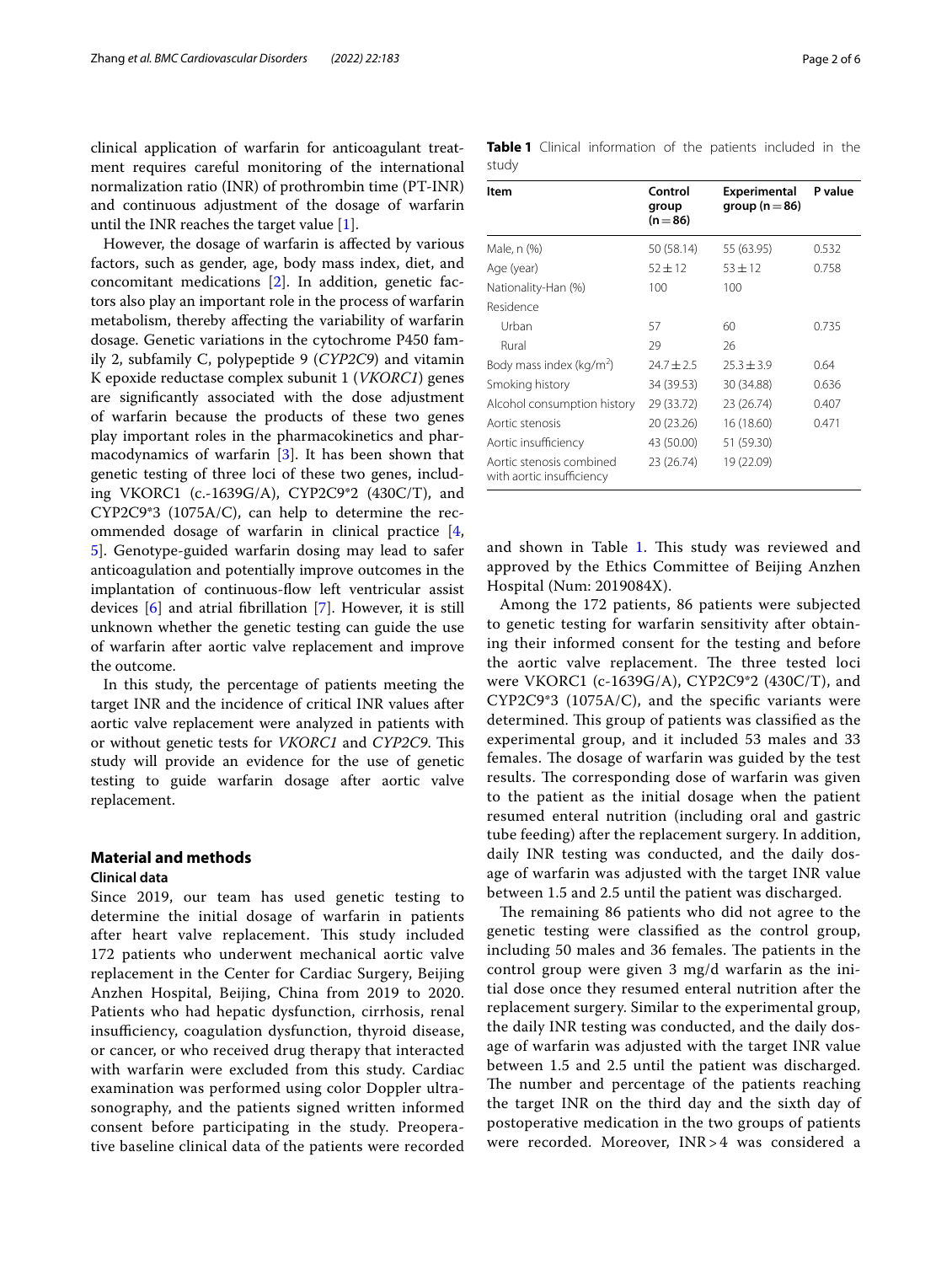critical value, and the number of patients with critical INR values was recorded in each group.

## **DNA extraction, VKORC1 and CYP2C9 genotyping**

5 mL venous blood was taken from patients and genomic DNA was extracted from the blood and standardized to approximately  $100$  ng/ $\mu$ l for polymerase chain reaction (PCR). Exons of CYP2C9 and promoter region of VKORC1 were amplifed and sequenced using corresponding primers. The amplified products were purified using the gel purifcation system and sequenced using the ABI Prism Big Dye Terminator Cycler Sequencing Kit (Applied Biosystems) on the ABI 3730xl DNA Analyzer. All the sequences data were verifed by at least two individuals.

## **Postoperative follow‑up**

All of the patients were required to continue with the INR testing after being discharged, and the daily dosage of warfarin was adjusted to maintain the target INR value (between  $1.5$  and  $2.5$ ). The INR testing frequency was once every 5 to 7 days during the frst month after discharge, and it was changed to once every 10 to 13 days from the second month after discharge provided that the testing index was stable. The frequency of INR testing was changed to once per month if the testing index was stable 3 months after discharge. Routine follow-up examinations, including color Doppler ultrasonography, electrocardiogram, orthographic chest radiography, and INR testing were performed at least 3 months after the replacement surgery. The INR results and the dosage of warfarin taken by each patient during 3 months of postoperative follow-up were recorded.

## **Statistical analysis**

The recommended dosages of warfarin guided by the warfarin sensitivity testing in the patients of the experimental group, the number of patients (among all patients) who reached the target INR on the third and the sixth days of postoperative medication, the frequency of critical INR values occurring during the perioperative

period, and the data of warfarin dosage and INR during 3 months of postoperative follow-up were summarized. SPSS 21.0 statistical software was used for the statistical analysis. Continuous variables were presented as mean $\pm$ standard deviation, and the count data were presented as percentage. Continuous variables were compared between multiple groups using one-way ANOVA. Dichotomous variables were compared using the chisquare test. Comparisons between two groups were performed using paired *t* test. P values less than 0.05 were considered as statistically signifcant.

## **Results**

## **Results of preoperative genetic testing**

As shown in Table [1](#page-1-0), there were 86 patients in each of the experimental and control groups. In this study, their baseline data of the patients did not show signifcant differences  $(p > 0.05)$ , which indicated that the data of the two groups are comparable.

Preoperative blood samples were collected from 86 patients in the experimental group for DNA extraction, followed by warfarin sensitivity testing of three genetic loci, including VKORC1, CYP2C9\*2, and CYP2C9\*3. For the c.-1639 locus of *VKORC1*, AA was found in 78 patients (90.7%), GA was found in 7 patients (8.1%), and only 1 patient had GG (1.2%). For *CYP2C9*, there were 76 patients with the wild-type genotype (CYP2C9\*1/\*1) (88.4%), 10 patients carrying CYP2C9\*1/\*3 (11.6%), and no other genotypes were detected (Table [2\)](#page-2-0).

## **Determination of warfarin dosage based on the genotypes**

Based on the combined results of several genes and the FDA-recommended table for the oral dosage of warfarin, in the experimental group, 68 patients were recommended to receive 3–4 mg/d (79.1%) as the initial dosage of warfarin, while 10 and 8 patients were recommended to receive  $0.5-2 \text{ mg/d}$   $(11.6\%)$  and  $5-7 \text{ mg/d}$   $(9.3\%)$ , respectively, as the initial dosage of warfarin (Table [3](#page-3-0)). Considering that each warfarin tablet contains 3 mg, we rounded the initial dosage to facilitate medication. Specifcally, 3 mg/d warfarin (1 tablet) was the initial dosage

<span id="page-2-0"></span>

|  |  |  | Table 2 Distribution of genotypes of the patients |
|--|--|--|---------------------------------------------------|
|--|--|--|---------------------------------------------------|

| VKORC1 c .- 1639G/A <sup>a</sup> | CYP2C9 <sup>b</sup> |         |         |         |         |         |  |
|----------------------------------|---------------------|---------|---------|---------|---------|---------|--|
|                                  | $*1/*1$             | $*1/*2$ | $*1/*3$ | $*2/*2$ | $*2/*3$ | $*3/*3$ |  |
| GG                               |                     |         |         |         |         |         |  |
| GA                               |                     |         |         |         |         |         |  |
| AA                               | 68                  |         | ۱0      |         |         |         |  |

<sup>a</sup> G at the nucleotide position -1639 of the gene promoter is changed to A

 $^{\rm b}$  The CYP2C9\*1 allele (i.e., the wild-type allele) is associated with normal enzyme activity; in the CYP2C9\*2 allele, C at the nucleotide position 403 of the gene is changed to T; in the CYP2C9\*3 allele, A at the nucleotide position 1075 of the gene is changed to C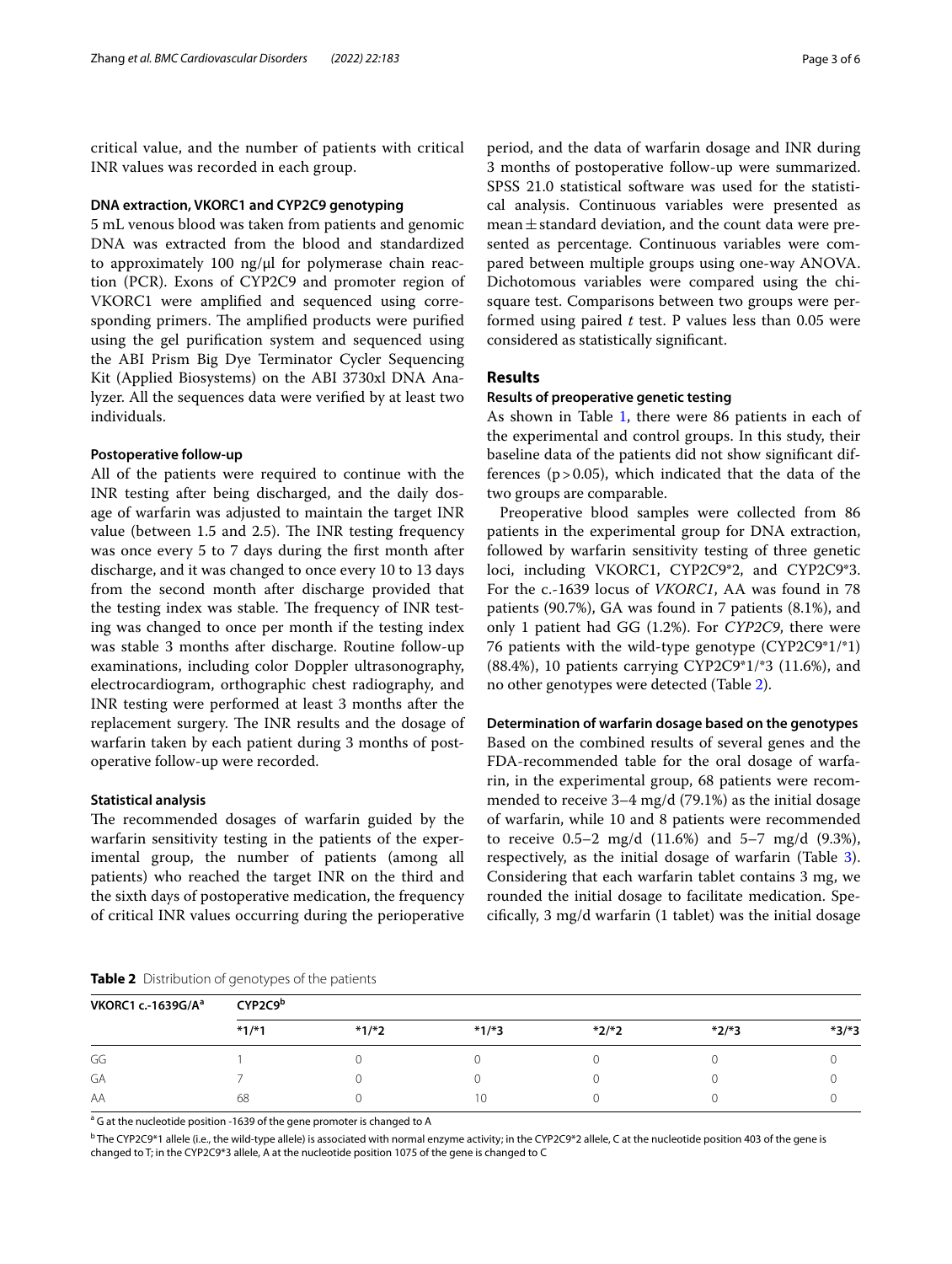| VKORC1<br>c.-1639G/A | CYP2C9 *1/*1 | CYP2C9 *1/*2 | CYP2C9 *1/*3 | CYP2C9 *2/*2 | CYP2C9 *2/*3 | CYP2C9 *3/*3 |
|----------------------|--------------|--------------|--------------|--------------|--------------|--------------|
| GG                   | $5 - 7$      | $5 - 7$      | $3 - 4$      | $3 - 4$      | $3 - 4$      | $0.5 - 2$    |
| GA                   | $5 - 7$      | $3 - 4$      | $3 - 4$      | $3 - 4$      | $0.5 - 2$    | $0.5 - 2$    |
| AA                   | $3 - 4$      | $3 - 4$      | $0.5 - 2$    | $0.5 - 2$    | $0.5 - 2$    | $0.5 - 2$    |

<span id="page-3-0"></span>**Table 3** FDA recommended daily warfarin dosage (mg/d) based on *VKORC1* and *CYP2C9* genotypes



<span id="page-3-1"></span>for the patients of the 3–4 mg/d group; 1.5 mg/d warfarin (0.5 tablet) was the initial dosage for the patients of the 0.5–2 mg/d group; and 6 mg/d warfarin (2 tablets) was the initial dosage for the patients of the 5–7 mg/d group.

## **Percentage of the patients meeting the target INR and incidence of critical INR values occurring perioperatively**

Two patients in the control group died intraoperatively, so a total of 84 patients in the control group were included in the follow-up study. On the third day of postoperative medication, there were 23 patients in the control group (29.8%) with the INR values within the target range (1.5–2.5), and there were 39 patients in the experimental group (45.3%) with INR values within the target range between 1.5 and 2.5 ( $p < 0.05$ ). On the sixth day of postoperative medication, there were 49 patients in the control group (58.3%) within the target INR range, and 63 patients in the experimental group (73.3%) within the target INR range  $(p<0.05)$  (Fig. [1](#page-3-1)). During the hospitalization, 6 patients in the control group (7.1%) and 2 patients in the experimental group (2.3%) developed critical INR values ( $p < 0.05$ ), the incidence of critical INR values was signifcantly lower (by 3.09-fold) in the experimental group.

## **Follow‑up results at 3 months postoperatively**

At 3 months after operation, the INR values and warfarin doses were collected from 144 patients, including 79



<span id="page-3-2"></span>patients from the experimental group and 65 patients from the control group. A total of 16 patients were lost to follow-up (9.4% lost rate), which included 11 in the control group and 5 in the experimental group. 10 patients were died, which included 6 in the control group and 4 in the experimental group. The death causes of 6 patients of control group included: 1 case of cerebral infarction (in-hospital), 1 case of severe pneumonia (in-hospital), 1 case of gastrointestinal hemorrhage (after discharge), and 3 cases of cerebral hemorrhage (2 cases after discharge, 1 case in hospital). The death causes of 4 patients of experimental group included: 1 case of cerebral infarction (inhospital), 1 case of severe pneumonia (in-hospital), 1 case of cerebral hemorrhage (after discharge), and 1 case of sudden death after discharge, and the cause of death was unknown (after discharge).

Among the patients with reported results in the followup analysis, 54 patients (83.1%) in the control group and 68 patients (86.1%) in the experimental group achieved the target INR range (Fig.  $2$ ). These results indicated no significant difference between the two groups ( $p=0.65$ ).

## **Discussion**

Reaching a stable and efective warfarin dosage as soon as possible could reduce the incidence of postoperative adverse cardiovascular events and improve the prognosis of valve replacement surgery. In this study, we using the genetic testing result for *VKORC1* and *CYP2C9* to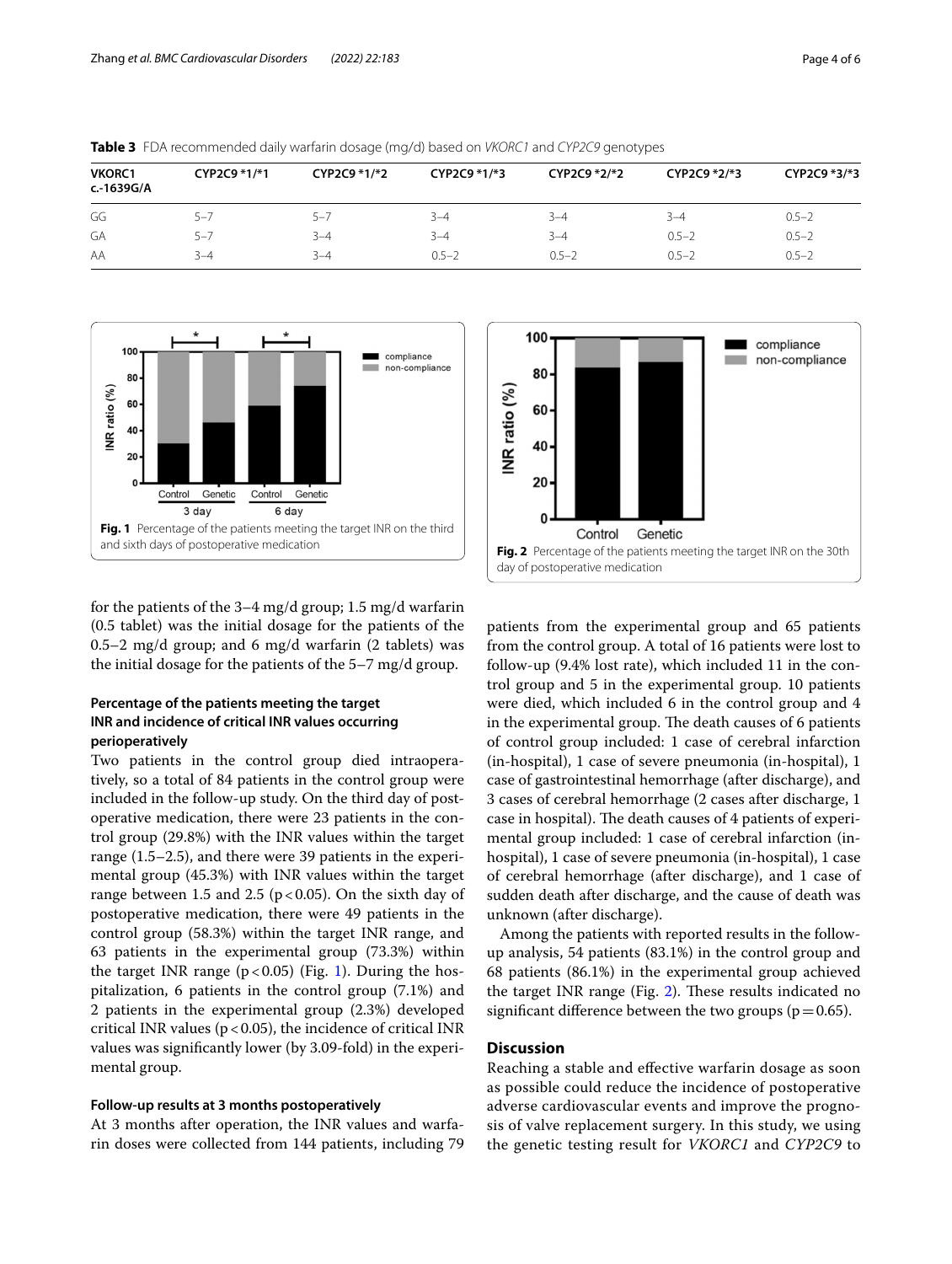determine the recommended dosage of warfarin after AVR.

The most commonly used strategy is to perform genetic testing on three loci of two genes, including VKORC1(c-1639G/A), CYP2C9\*2(430C/T), and CYP2C9\*3(1075A/C) [\[8](#page-5-4)]. The data shown that, among the 86 patients with genetic testing, 90.7% patients were AA allele for the c.-1639 locus of *VKORC1*, 11.6% patients were AC allele for 1075 locus of *CYP2C9* and no CT or TT allele for 403 locus of *CYP2C9*. This result is consistent with the previous study that the VKORC1 (c.-1639AA) genotype is widely distributed in Chinese populations (83.70%) and there is almost no CYP2C9\*2 allele in Chinese populations [[9\]](#page-5-5). Another study also shown that the VKORC1 (c.-1639AA) genotype was found in 89.10% Japanese [[10\]](#page-5-6). And the CYP2C9 \*2 allele was the most prevalent genotype in the Iranian population  $[11]$  $[11]$ . These data indicated that, for the diference in ethnic, we should adjust the warfarin dose more suitable for Chinese people according to genotype.

According to genotype-oriented algorithm provided by The International Warfarin Pharmacogenetics Consortium (IWPC) [\[12](#page-5-8)], 10 patients (11.6%) received a lower dosage, and 8 patients (9.3%) received a higher dosage as the initial dosages of warfarin in the experimental group. Under this initial dosage, more patients achieved the target INR values at 3 days and 6 days after operation in experiment group, and the number of patients with dosage adjustment of warfarin after postoperative INR detection was signifcantly lower compared with the patients in the control group. A study also reported that using genetic testing for *VKORC1* and *CYP2C9* could lead to safer anticoagulation in CF-LVAD patients [\[6](#page-5-2)]. These results suggest that genetic testing for warfarin sensitivity possibly has a greater advantage in helping to determine the stable dose of warfarin than the traditional approach during the perioperative period.

In addition, this study compared the incidence of critical INR values, which are closely related to the postoperative bleeding, during the 3 months of postoperative follow-up. Compared with the control group, the incidence of critical INR values was signifcantly lower (by 3.09-fold) in the experimental group. The incidence/frequency of critical INR values is often used as a surrogate marker for the risk of bleeding complications during warfarin therapy  $[13]$ . In our study, we found that 4 patients in control group were died for the bleeding complications and only 1 patient in experimental group was died for the bleeding complications. These data suggesting that rapid stabilization of INR values assisted by genetic testing helps reduce the risk of bleeding complications after AVR.

However, there was no signifcant diference in the actual incidence of all adverse cardiovascular events at the end of the 3-month follow-up period. This may be related to the relatively small sample size included in this study. Further studies with larger sample size analyzing the infuence of the warfarin sensitivity testing on the incidence of this endpoint event are necessary. In addition, currently, genetic testing for warfarin sensitivity is relatively expensive, so it may not be applicable to all patients based on cost efectiveness, and physicians should respect patients' choice.

In conclusion, preoperative genetic testing of warfarin sensitivity in patients undergoing valve replacement may help to guide the selection of the initial dose of warfarin to ensure a rapid achievement of target INR value and the reduction of the warfarin side efects.

## **Acknowledgements**

Not applicable.

#### **Authors' contributions**

F. Z. implemented the experiments and wrote the manuscript, C. Z. revised the manuscript, C. G. and Y. Y. collected and analyzed the data. J. L. designed and supervised this study. All authors read and approved the fnal manuscript.

#### **Funding**

This work has been supported by the National Natural Science Foundation of China (NSFC) (Grant No. 81871758) and Beijing Natural Science Foundation (Grant No. 7222048).

#### **Availability of data and materials**

The data presented in the study are included in the article, further inquiries can be directed to the corresponding author.

#### **Declarations**

#### **Ethics approval and consent to participate**

This study was approved by the Institutional Review Board of Beijing Anzhen Hospital of Capital Medical University (Num: 2019084X) and under the Declaration of Helsinki. Written informed consent was obtained from each patient.

#### **Consent for publication**

Not applicable.

#### **Competing interests**

All authors declare that they have no competing interests.

Received: 31 May 2021 Accepted: 8 April 2022 Published online: 19 April 2022

#### **References**

- <span id="page-4-0"></span>1. Cooper GM, Johnson JA, Langaee TY, Feng H, Stanaway IB, Schwarz UI, et al. A genome-wide scan for common genetic variants with a large infuence on warfarin maintenance dose. Blood. 2008;112:1022–7. [https://doi.org/10.1182/blood-2008-01-134247.](https://doi.org/10.1182/blood-2008-01-134247)
- <span id="page-4-1"></span>2. Hodi FS, O'Day SJ, McDermott DF, Weber RW, Sosman JA, Haanen JB, et al. Improved survival with ipilimumab in patients with metastatic melanoma. N Engl J Med. 2010;363:711–23.
- <span id="page-4-2"></span>3. Witt DM, Delate T, Clark NP, Martell C, Tran T, Crowther MA, et al. Outcomes and predictors of very stable INR control during chronic anticoagulation therapy. Blood. 2009;114:952–6. [https://doi.org/10.1182/](https://doi.org/10.1182/blood-2009-02-207928) [blood-2009-02-207928](https://doi.org/10.1182/blood-2009-02-207928).